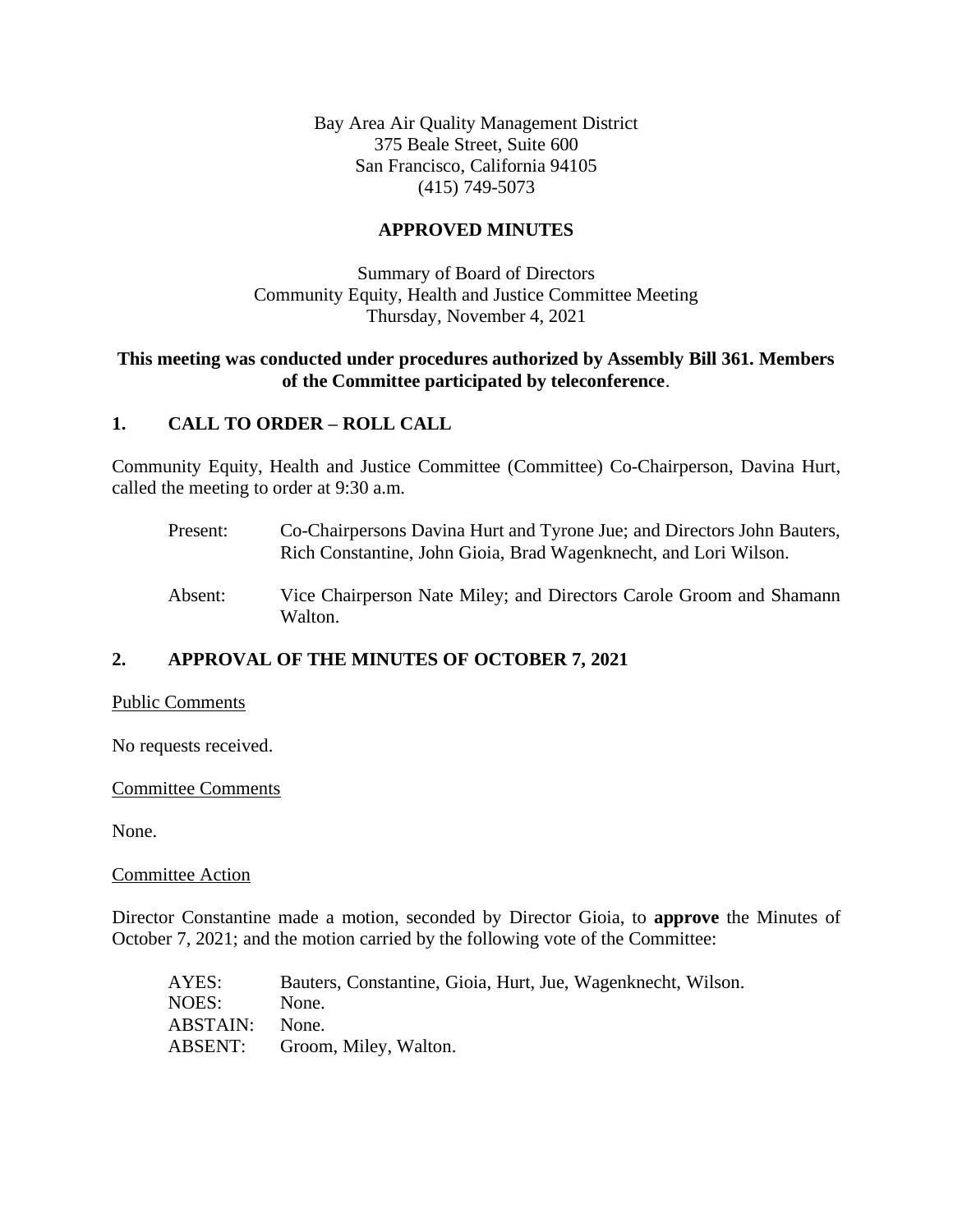# **3. COMMUNITY PERSPECTIVES**

The Committee then received a presentation from Johana Gurdian and Leticia Chavez, members of the North Richmond Resident Leadership Team, which was created to organize and voice the aspirations and concerns of the North Richmond community for the development of the Qualityof-Life-Plan. Ms. Gurdian's and Ms. Chavez' comments described the challenges of living within a fenceline community that is impacted by pollution from petroleum refinery operations.

### Public Comments

No requests received.

#### Committee Comments

The Committee and staff discussed concerns over an increased volume of flaring at the Chevron refinery over the years and the need to strengthen the Air District's current flaring rule.

#### Committee Action

None; receive and file.

# **4. RULE DEVELOPMENT PROCESS IMPROVEMENTS: SOURCE PRIORITIZATION**

Elizabeth Yura, Director of Rules & Strategic Policy, gave the staff presentation *Rule Development Process Improvements: Source Prioritization,* including: outcome; outline; requested action; how should it work; how is it currently working; what is the result; proposed solutions; what is the prioritization framework; proposed prioritization factors; what prioritization factors are key; what needs prioritization; example prioritization exercise; proposed annual prioritization process; next steps; and feedback requested/prompt.

#### Public Comments

Public comments were given by Ms. Margaret Gordon, West Oakland Environmental Indicators Project; Jed Holtzman, San Francisco resident; and LaDonna Williams, All Positives Possible.

#### Committee Comments

The Committee and staff discussed the request that the Air District's Community Advisory Council develops this item before it is presented to the Committee again.

#### Committee Action

None; receive and file.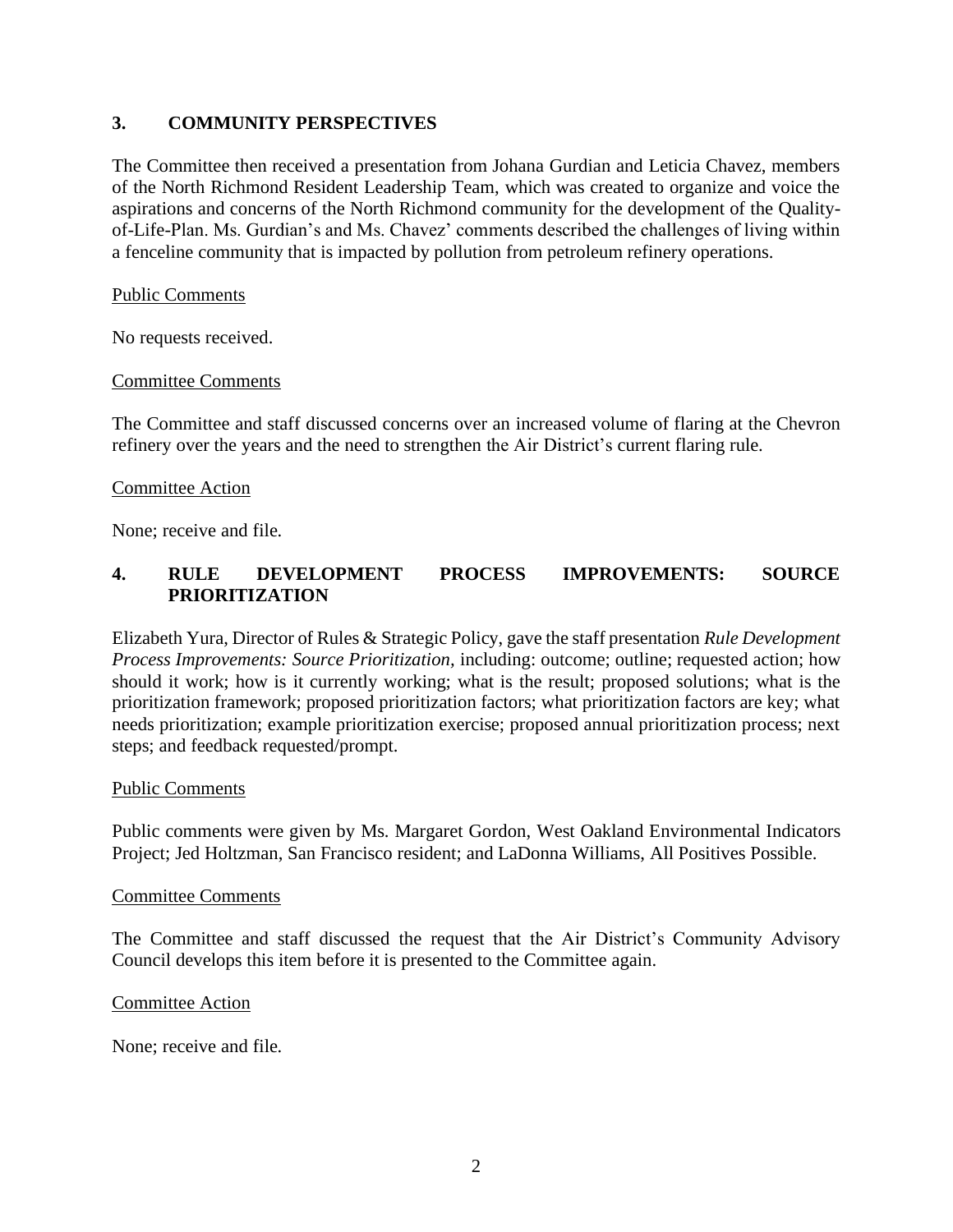# **5. SLATE OF RECOMMENDED CANDIDATES FOR THE COMMUNITY ADVISORY COUNCIL (CAC)**

Veronica Eady, Senior Deputy Executive Officer of Policy & Equity, gave the staff presentation Slate of Recommended Candidates for the Community Advisory Council, including: outcome; outline; background; CAC composition; timeline for appointment; applicants by county; selection panel process; selection panel recommendation; demographics of recommended slate; next steps; and action requested.

## Public Comments

Public comments were given by Bob Brown. Western States Petroleum Association; Jed Holtzman, San Francisco resident; Lonnie Mason, First Generation; Arieann Harrison, Bayview Hunters Point resident; Charles Reed; and LaDonna Williams, All Positives Possible.

#### Committee Comments

The Committee and staff discussed desire for a change in legislation that would designate seats on the Air District's Board for members of the environmental justice community; whether applicants live within designated Assembly Bill (AB) 617 communities; the desire for two youth members in addition to the recommended slate of CAC members; the challenges of balancing housing access, social services, and environmental justice; appreciation for the Air District staff that have worked on this recruitment; and the need for a process to procure alternate members for the CAC.

## Committee Action

Director Gioia made a motion, seconded by Director Wilson, to recommend that the Board **approve** the proposed slate of fifteen candidates, and two additional youth candidates (Kevin Ruano Hernandez and Cecilia Mejia), for a total of 17 Community Advisory Council members; and the motion carried by the following vote of the Committee:

| AYES:           | Bauters, Constantine, Gioia, Hurt, Jue, Wagenknecht, Wilson. |
|-----------------|--------------------------------------------------------------|
| NOES:           | None.                                                        |
| <b>ABSTAIN:</b> | None.                                                        |
|                 | ABSENT: Groom, Miley, Walton.                                |

# **6. ANNUAL PROGRESS REPORT ON OWNING OUR AIR: THE WEST OAKLAND COMMUNITY ACTION PLAN (WOCAP)**

Alison Kirk, Principal Environmental Planner, gave the staff presentation *Annual Progress Report on Owning our Air; The West Oakland Community Action Plan, including: outcome; outline;* requested action; Owning Our Air overview; implementation progress; emission reductions; acknowledgements; next steps; and community perspectives.

Ms. Margaret Gordon and Brian Beveridge of the West Oakland Environmental Indicators Project, and Alicia Parker of the City of Oakland's Planning & Building Department, shared their experiences and impressions of implementing AB 617 in West Oakland.